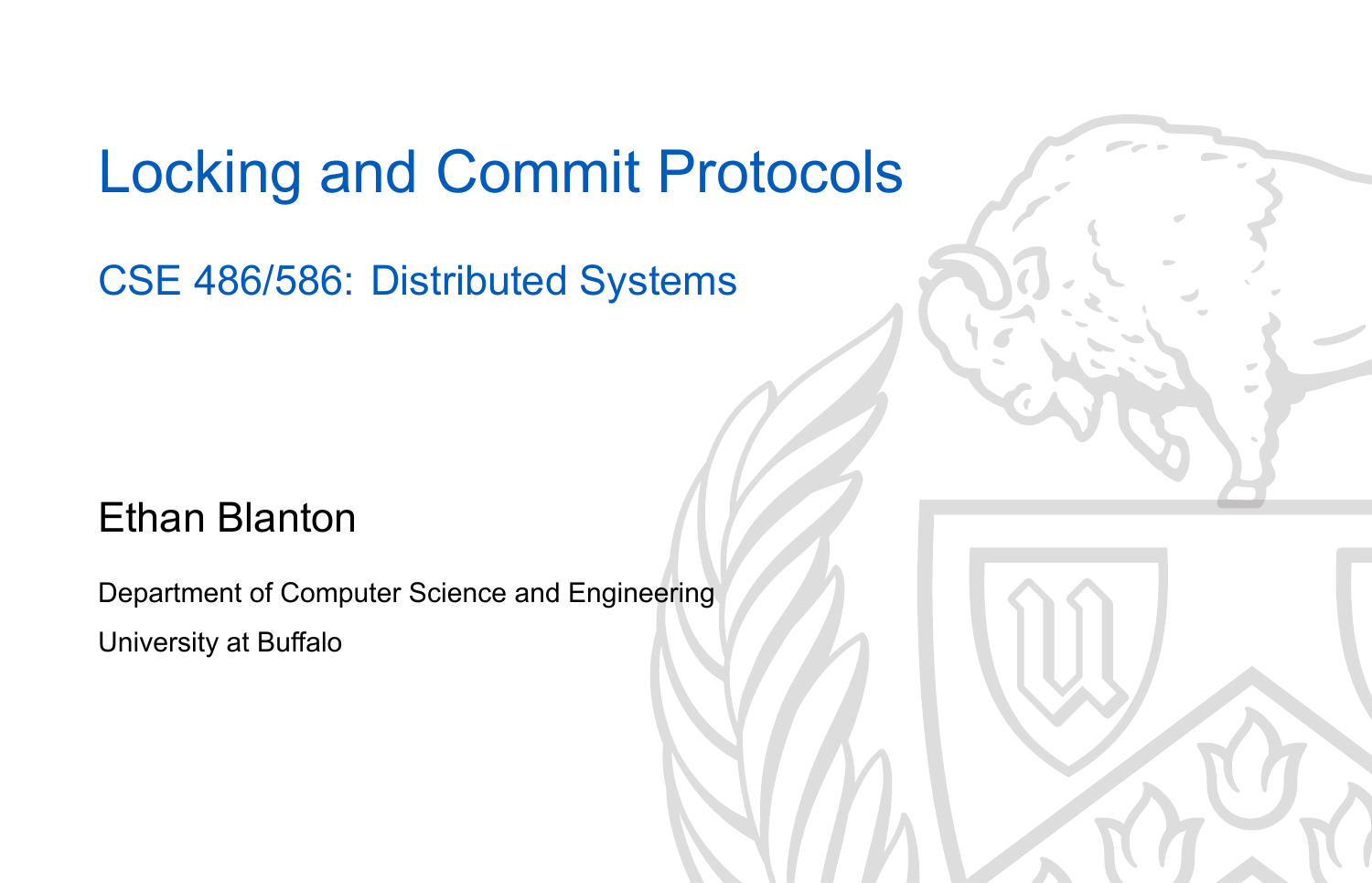## **Locking**

So far we have looked at exclusive locks: One process can lock a lock, all others are blocked.

There are also non-exclusive locks:

- Read/Write locks (many readers, one writer)
- Two-version locks (many readers/writers, writes wait)

In both cases, many readers can proceed simultaneously.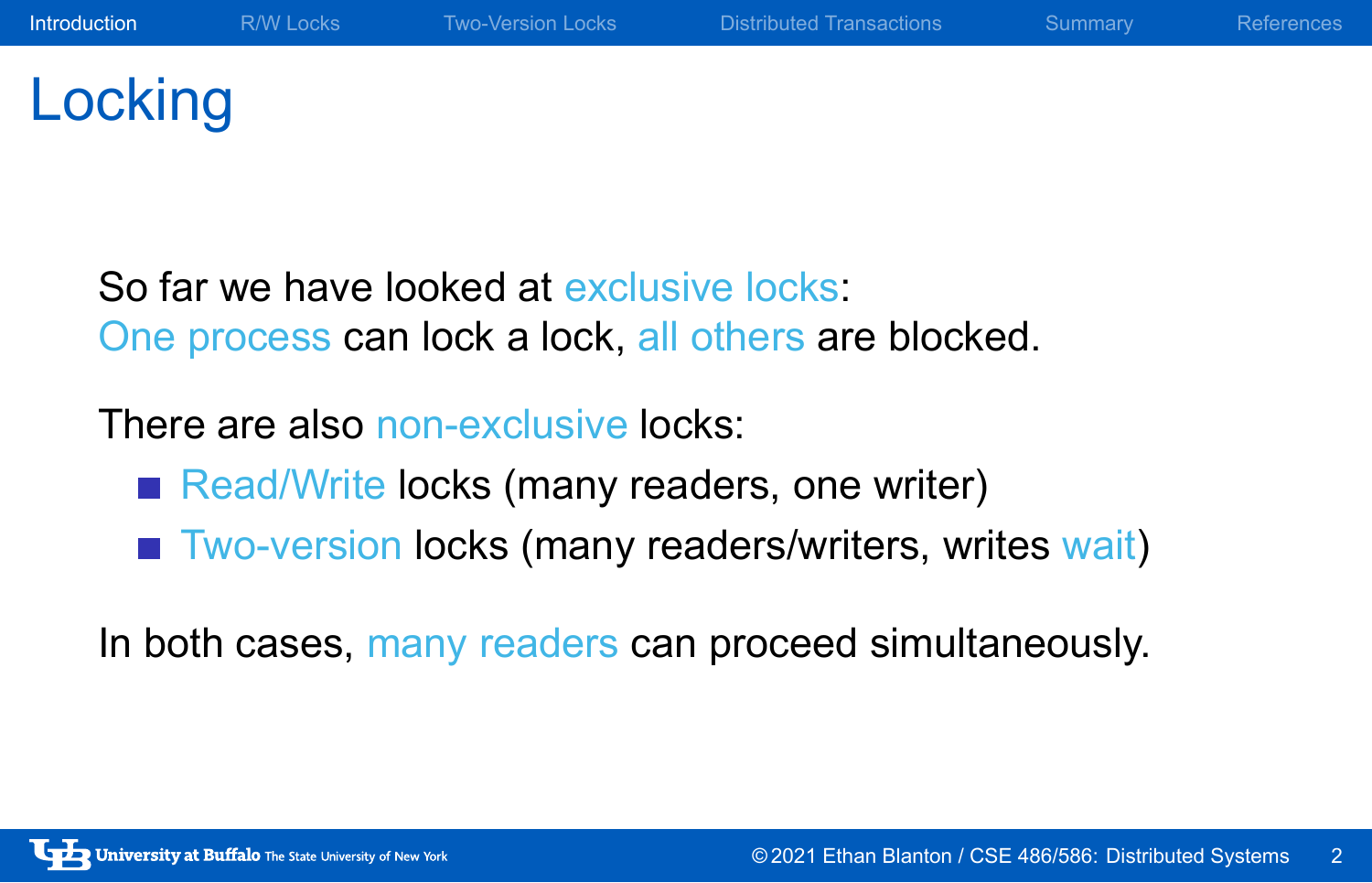Distributed commit has its own challenges.

All parties must either commit, or abort.

Committed transactions must be durable.

This despite the fact that any party can fail!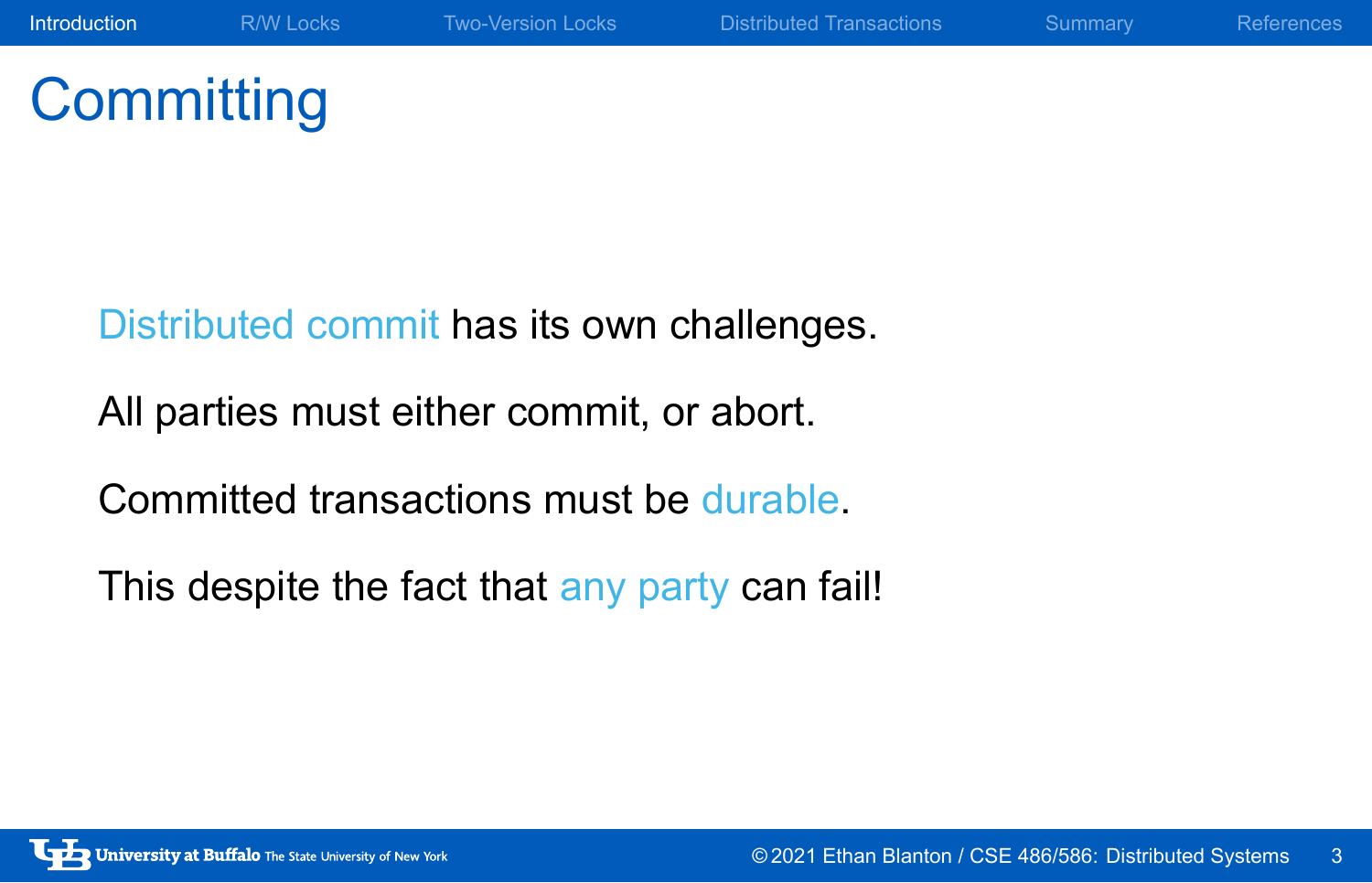### Read/Write Locks

Recall that read-read is not a conflict.

We can increase concurrency by allowing read-read:

Introduction **R/W Locks** Two-Version Locks Distributed Transactions Summary References

- T1 and T2 both wish to read datum S
- T1 and T2 both lock S for reading
- T1 and T2 proceed concurrently

This restricts concurrency only for write conflicts.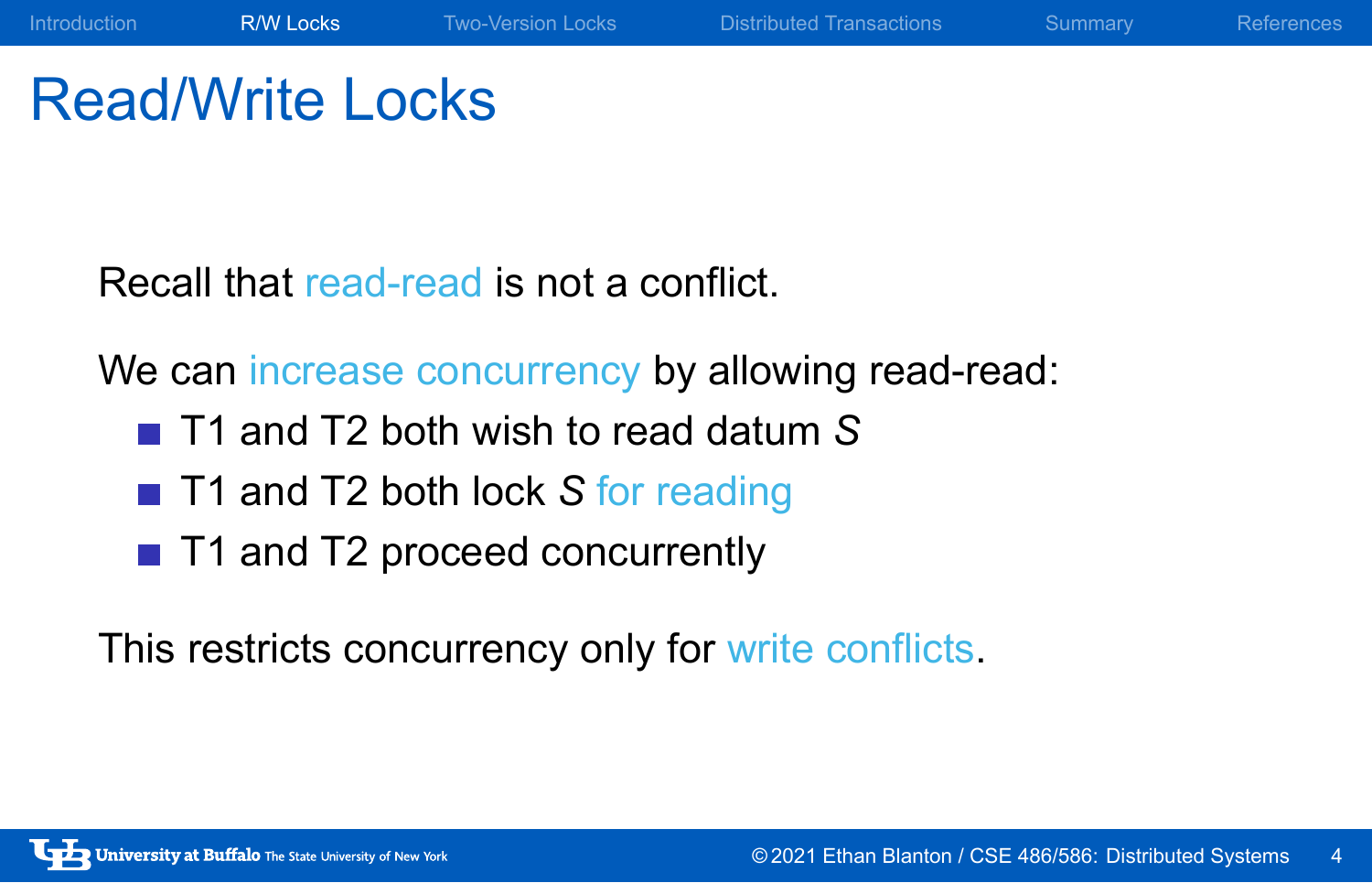### R/W Lock States

Unlike mutexes, Read/Write locks have three states [1]: Unlocked, Read Locked, and Locked

The allowable state transitions are:

| State           | Read Lock                                        | <b>Write Lock</b>       |
|-----------------|--------------------------------------------------|-------------------------|
| <b>Unlocked</b> | <b>Read Locked</b>                               | <b>Write Locked</b>     |
|                 | Read Locked   Read Locked                        | <b>Block for Unlock</b> |
|                 | Write Locked   Block for Unlock Block for Unlock |                         |

Read Locked moves to unlocked only when all readers unlock.

Write Locked moves to unlocked only when all writers unlock.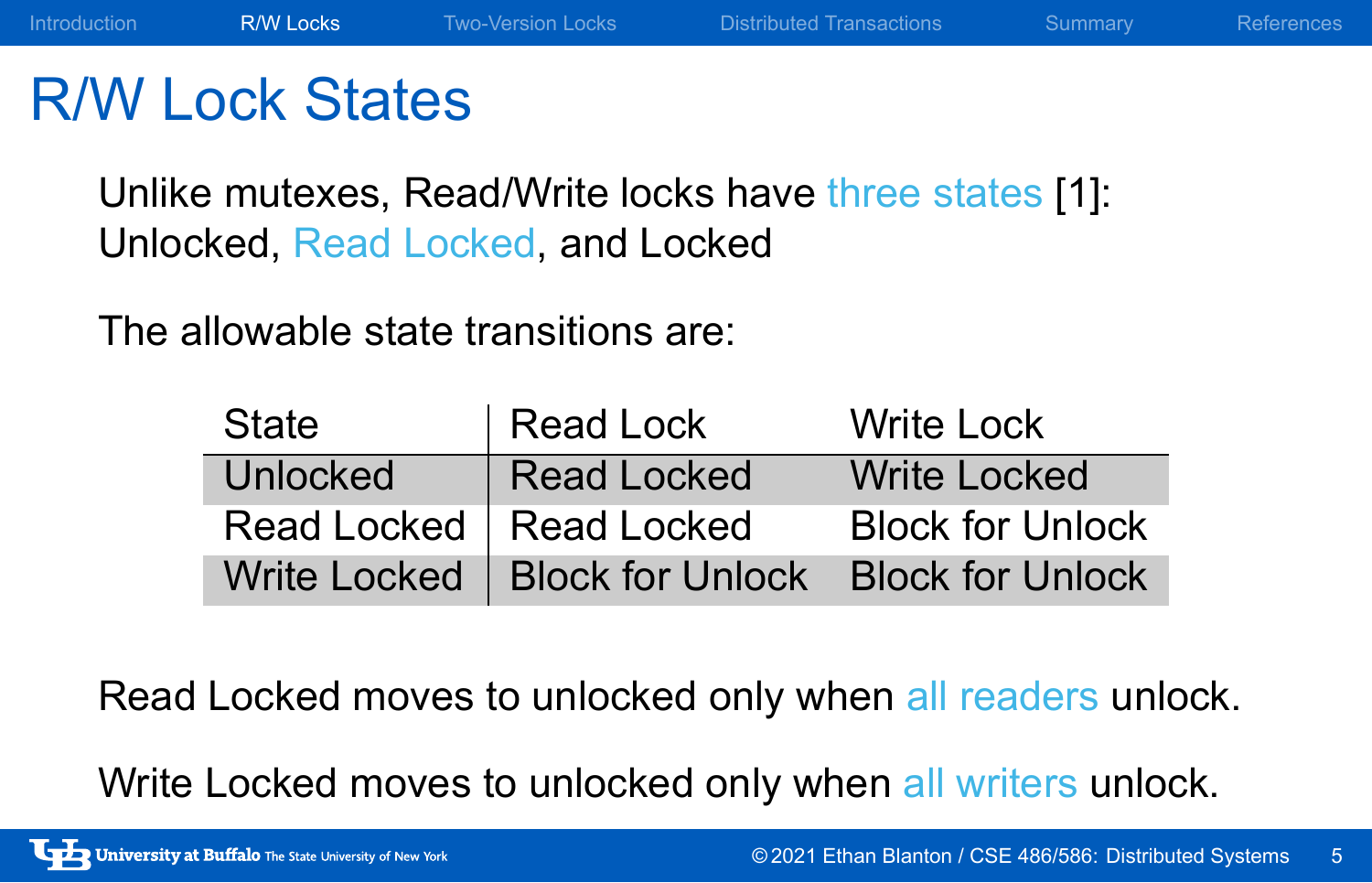### Lock Promotions

Additional concurrency can be allowed with lock promotions.

Introduction **R/W Locks** Two-Version Locks Distributed Transactions Summary References

A process holding a read lock can promote it to a write lock.

This does not unlock the data item!

Lock promotions follow write lock rules.

Demotions from write to read must be prohibited for 2PL.

The drawback of promotions is deadlock.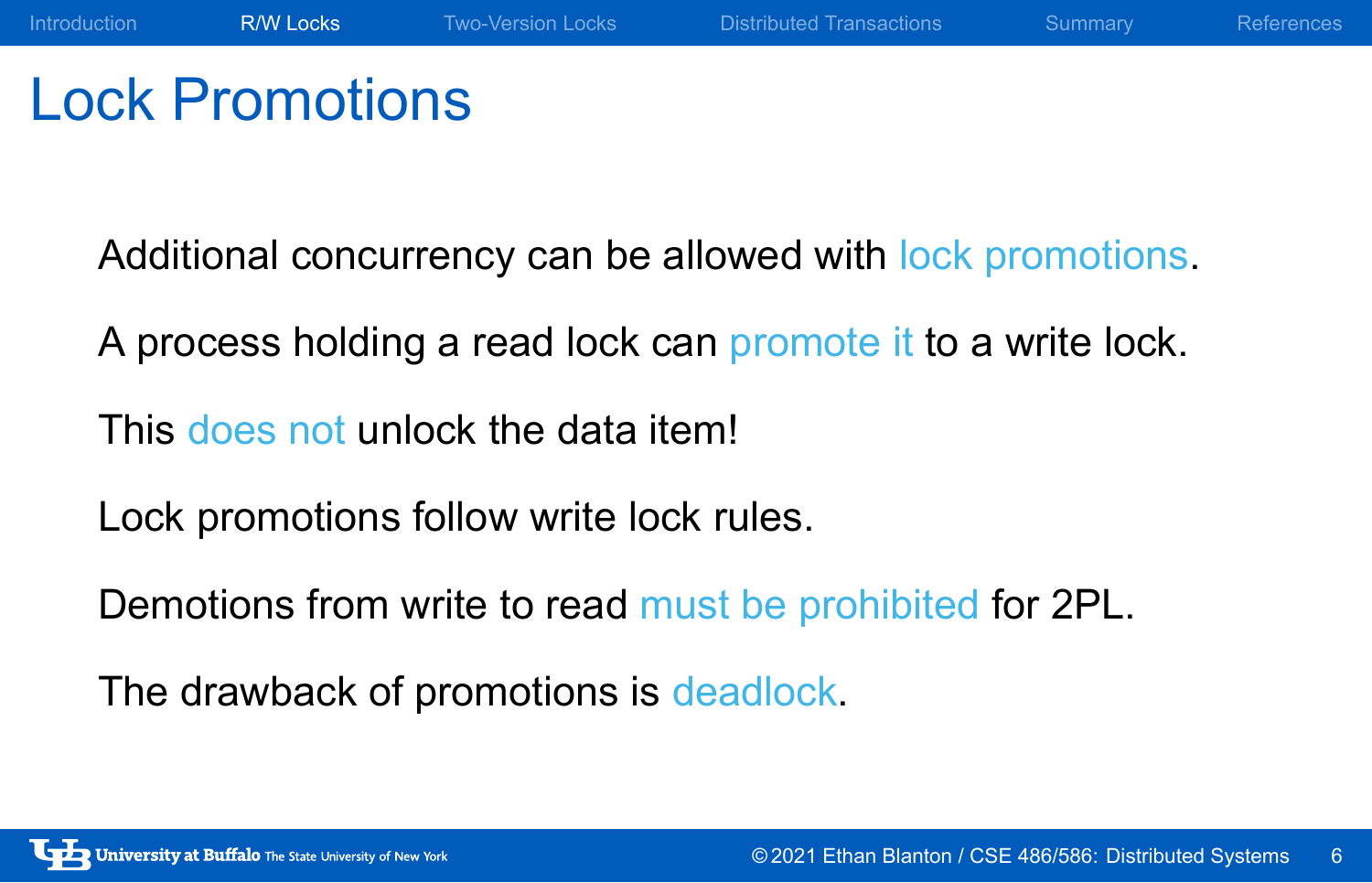## Lock Promotion Deadlock

T1: Read Lock A compute Write Lock A

T2: Read Lock A Write Lock A

Introduction **R/W Locks** Two-Version Locks Distributed Transactions Summary References

What if T2 runs while T1 is in "compute"?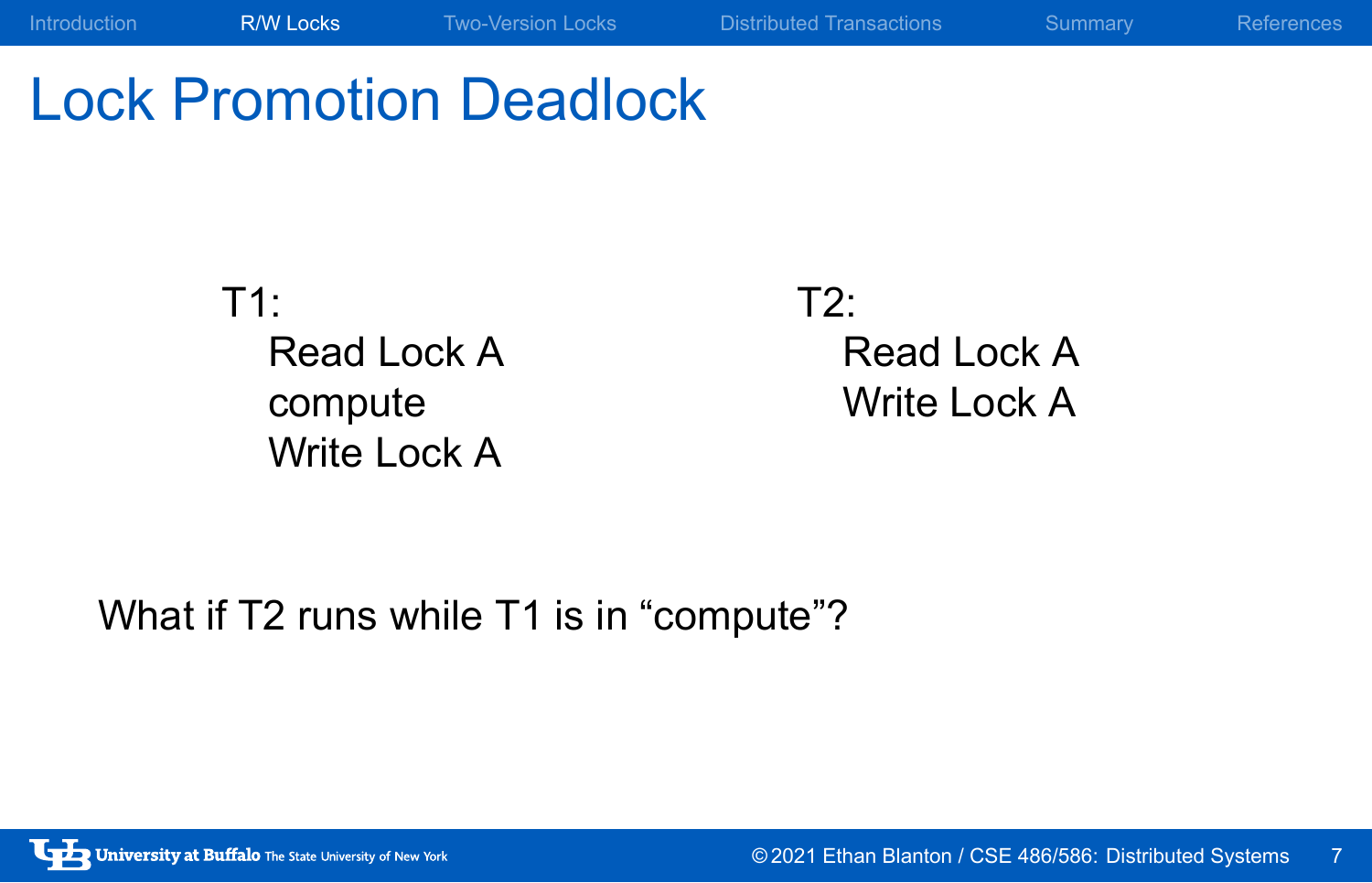### Two-Version Locks

Two-Version locks increase concurrency even further.

They allow one writer and many readers to operate concurrently.

Introduction R/W Locks Two-Version Locks Distributed Transactions Summary References

They operate like read-write locks, but the first write lock is immediate.

Consistency is maintained by delaying the write.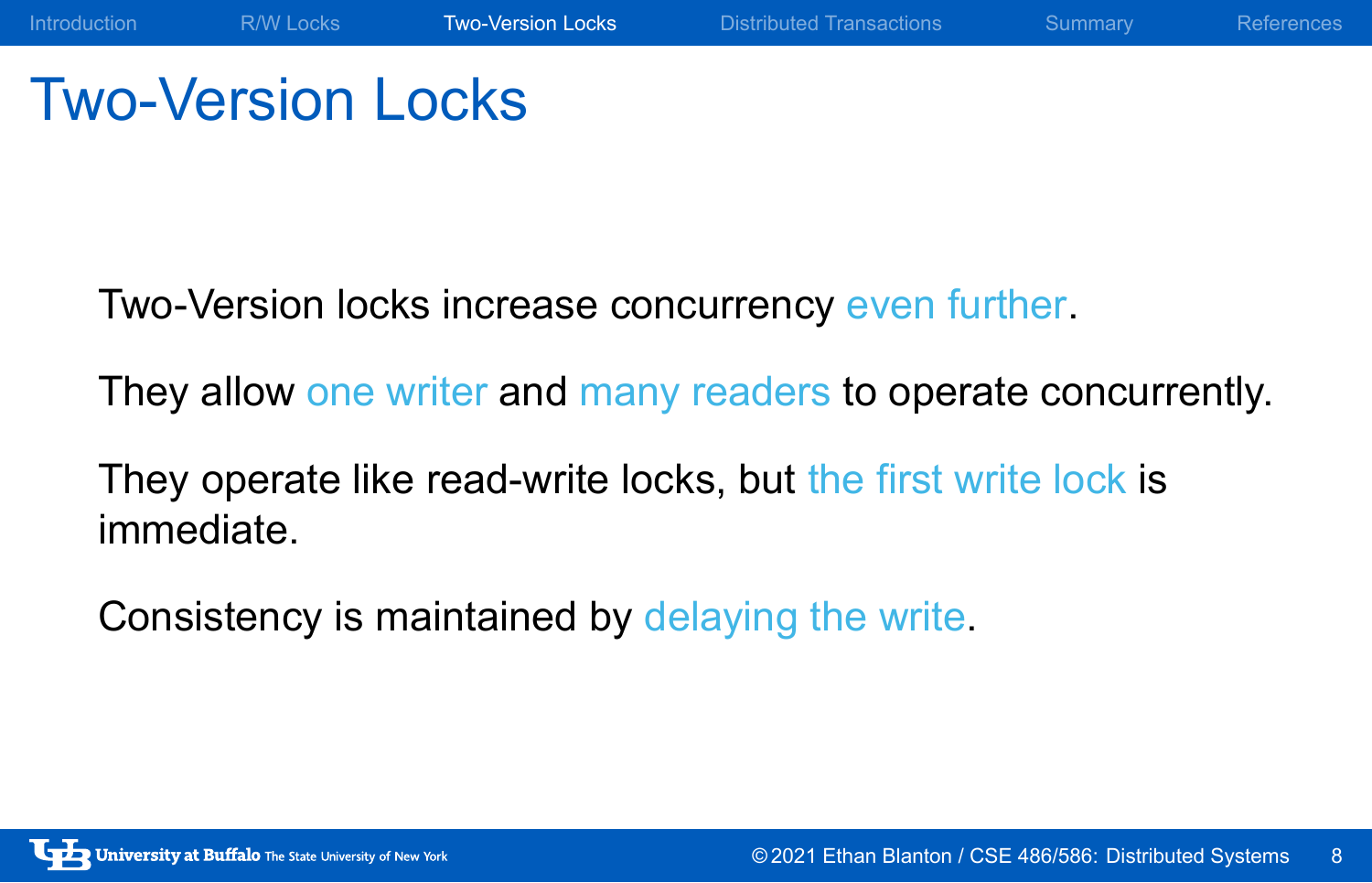# Two-Version State

A writing transaction writes to a copy with two-version locking.

Introduction R/W Locks Two-Version Locks Distributed Transactions Summary References

When the transaction completes, a fourth lock state is used: Committing.

The Committing state is like a Read/Write Lock Write state: it is truly exclusive.

The key is that the write is delayed until all readers finish.

Thus all concurrent reads happen before the write.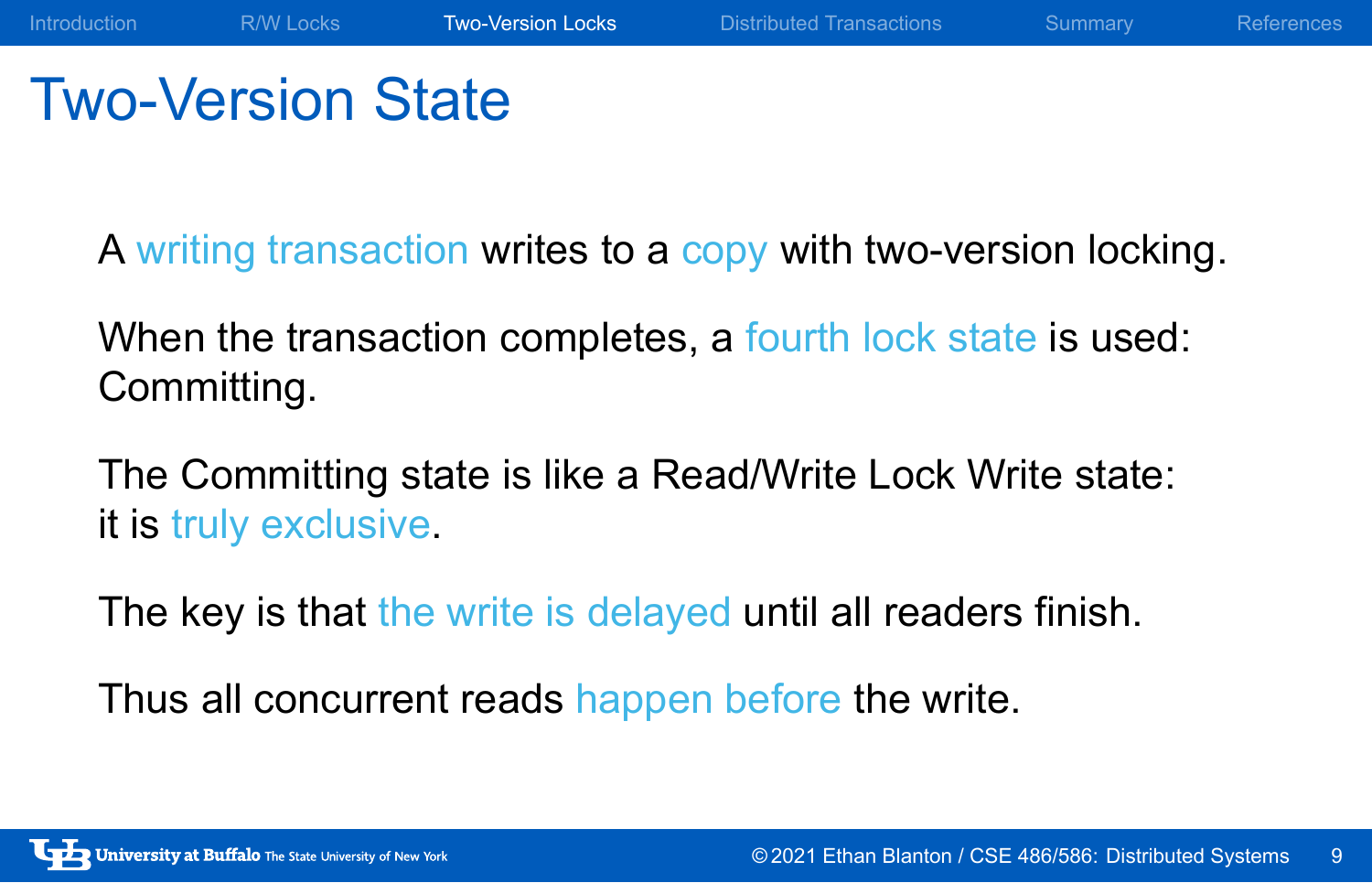### Write-Write Conflicts

Write-write conflicts are solved via mutual exclusion.

If two transactions write the same state, one must wait.

If two transactions write different state, but overlap, deadlock may occur:

Introduction MC R/W Locks Two-Version Locks Distributed Transactions Summary References

T1:

Read Lock A compute Write Lock B

T2: Read Lock A Write Lock B

### (Again, T2 runs during T1 "compute".)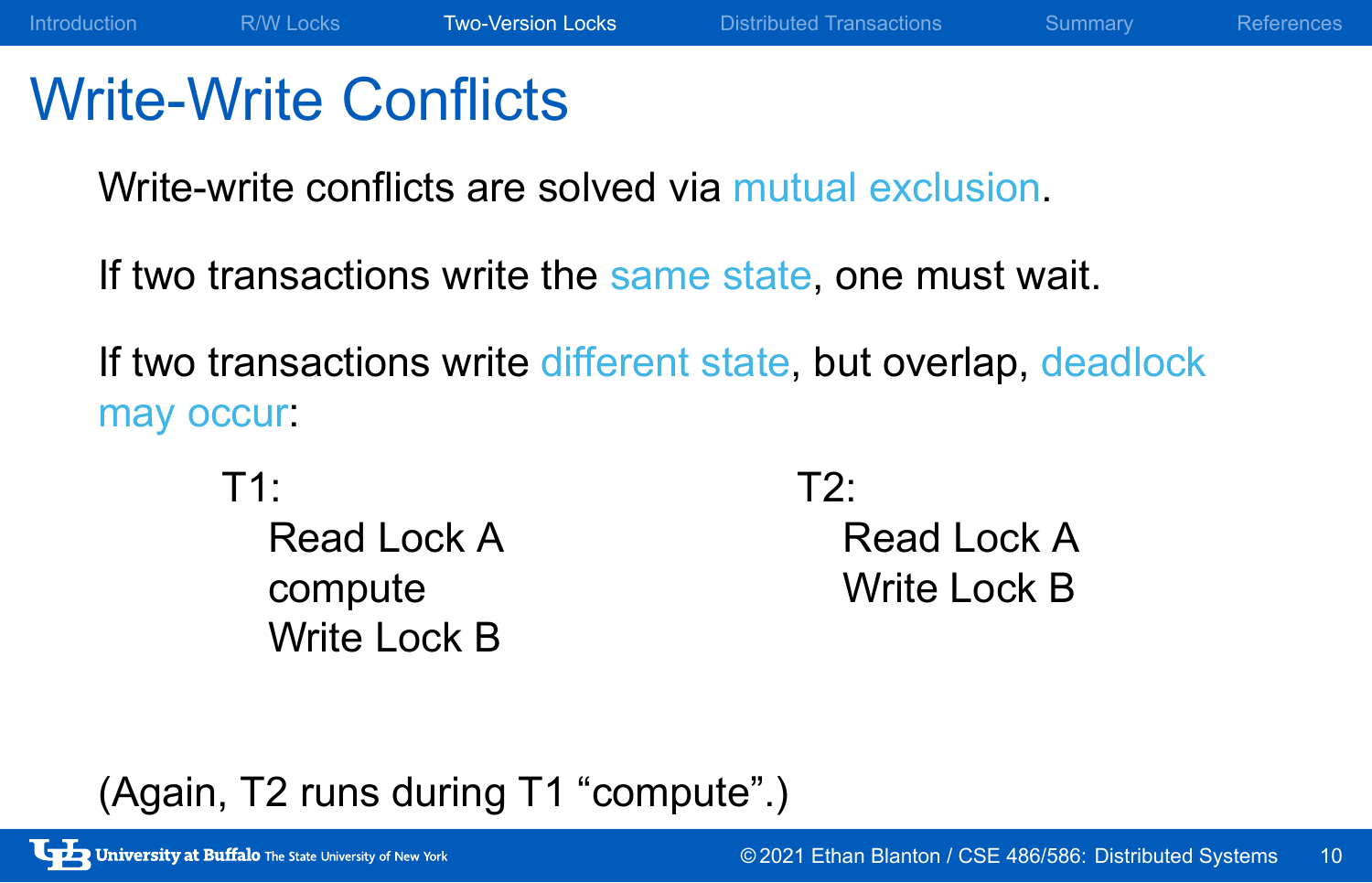## Aborting on Deadlock

With both R/W promotion and two-version locking, even strict two-phase locking can lead to deadlock.

Introduction R/W Locks Two-Version Locks Distributed Transactions Summary References

There are two solutions:

- Acquire all locks immediately
- Abort on deadlock

If transactions:

- Are expected to be very fast
- Rarely conclit
- …then abort-and-retry will normally succeed.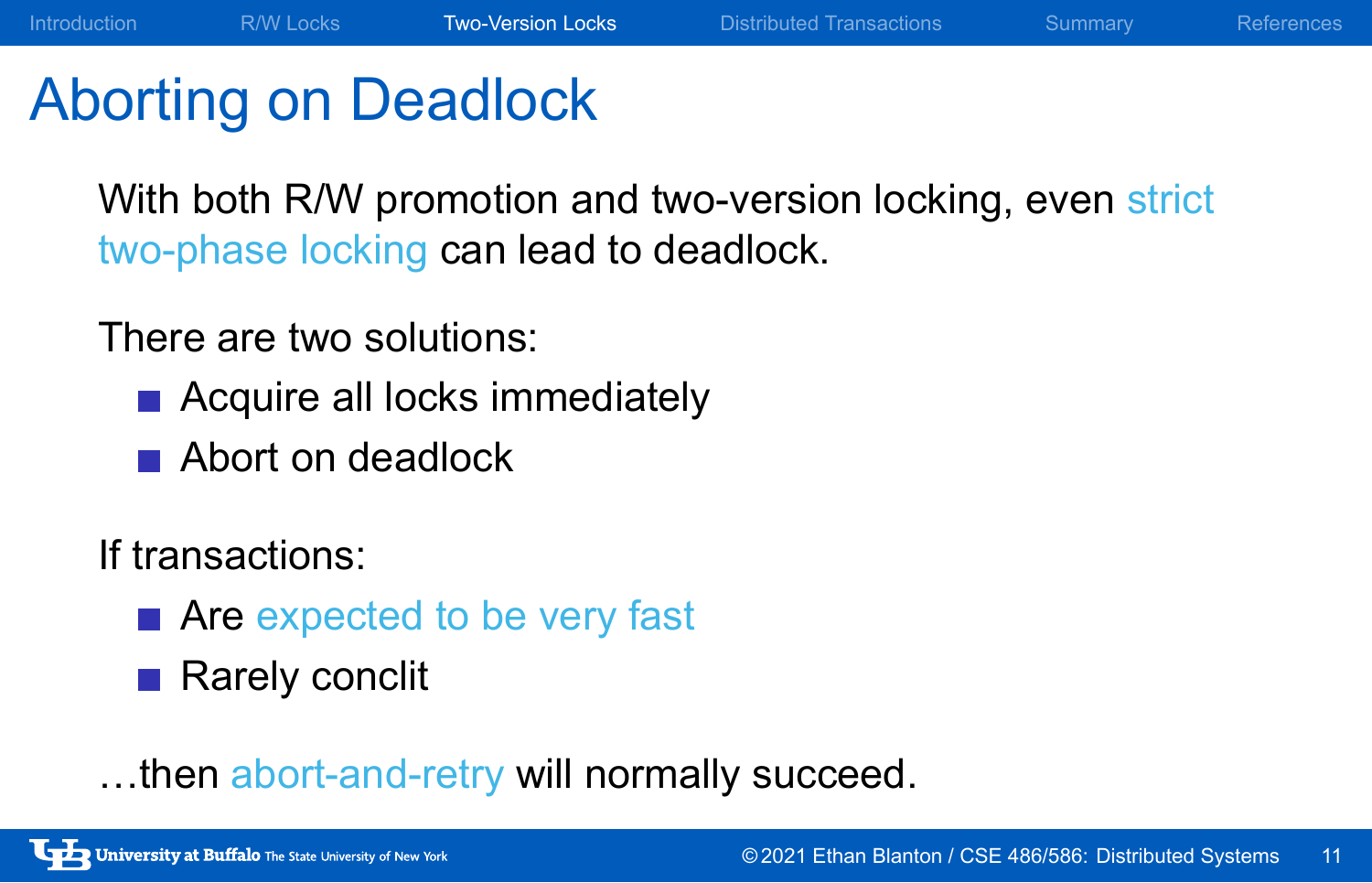### Distributed Transactions

A distributed transaction invokes operations on multiple servers.

Introduction R/W Locks Two-Version Locks Distributed Transactions Summary References

They can be flat or nested:

- Flat: may involve multiple servers, but only one begin/commit pair.
- Nested: involve both multiple servers and additional transactions with their own begin/commit pairs.

Aborting a nested transaction cascades.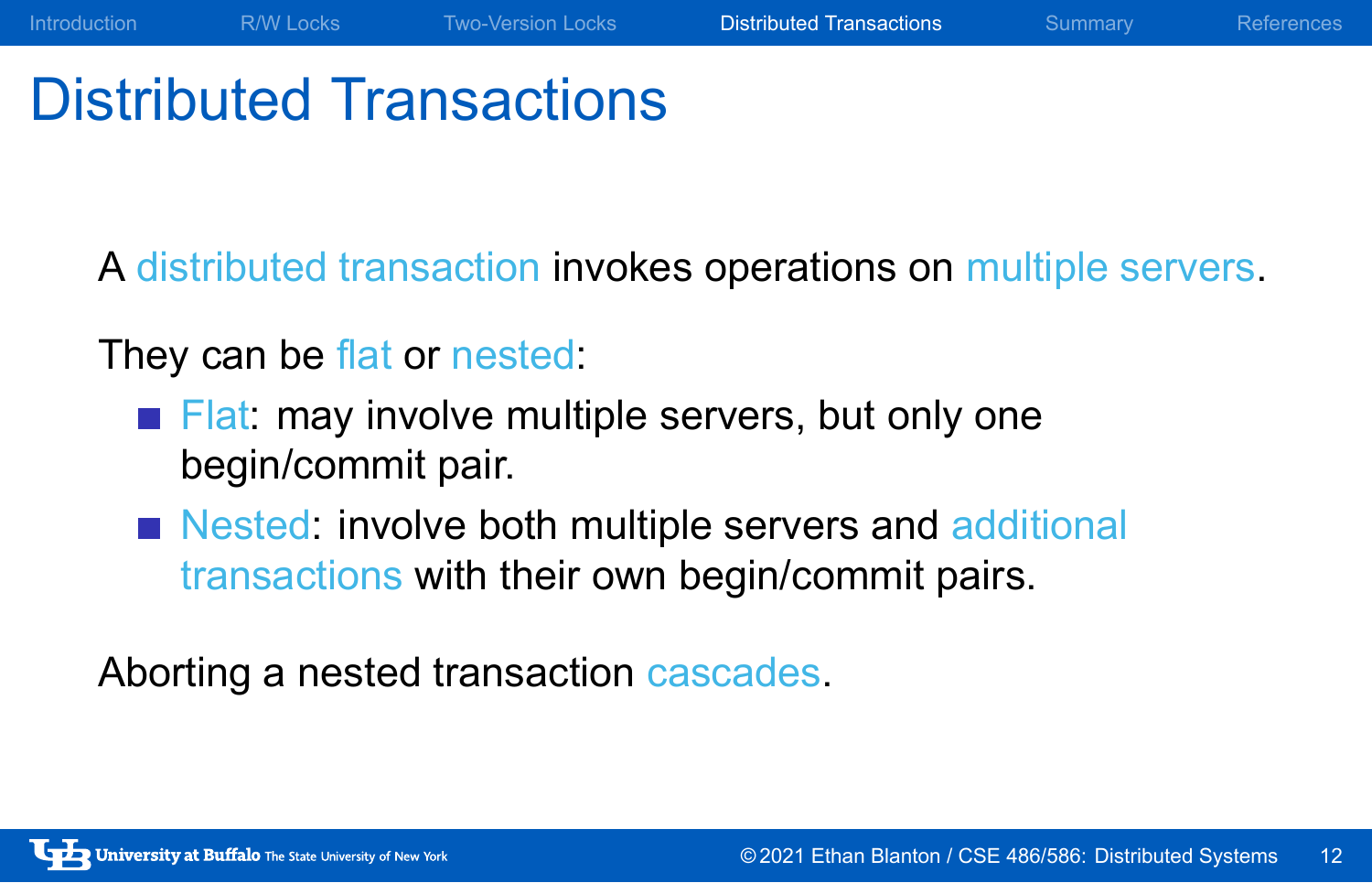### Distributed Transaction Roles

Distributed transactions have:

A coordinator: in charge of the begin, commit, and abort operations.

Introduction R/W Locks Two-Version Locks Distributed Transactions Summary References

One or more participants: processes that handle local operations on state (or perform calculations).

The coordinator may also be a participant.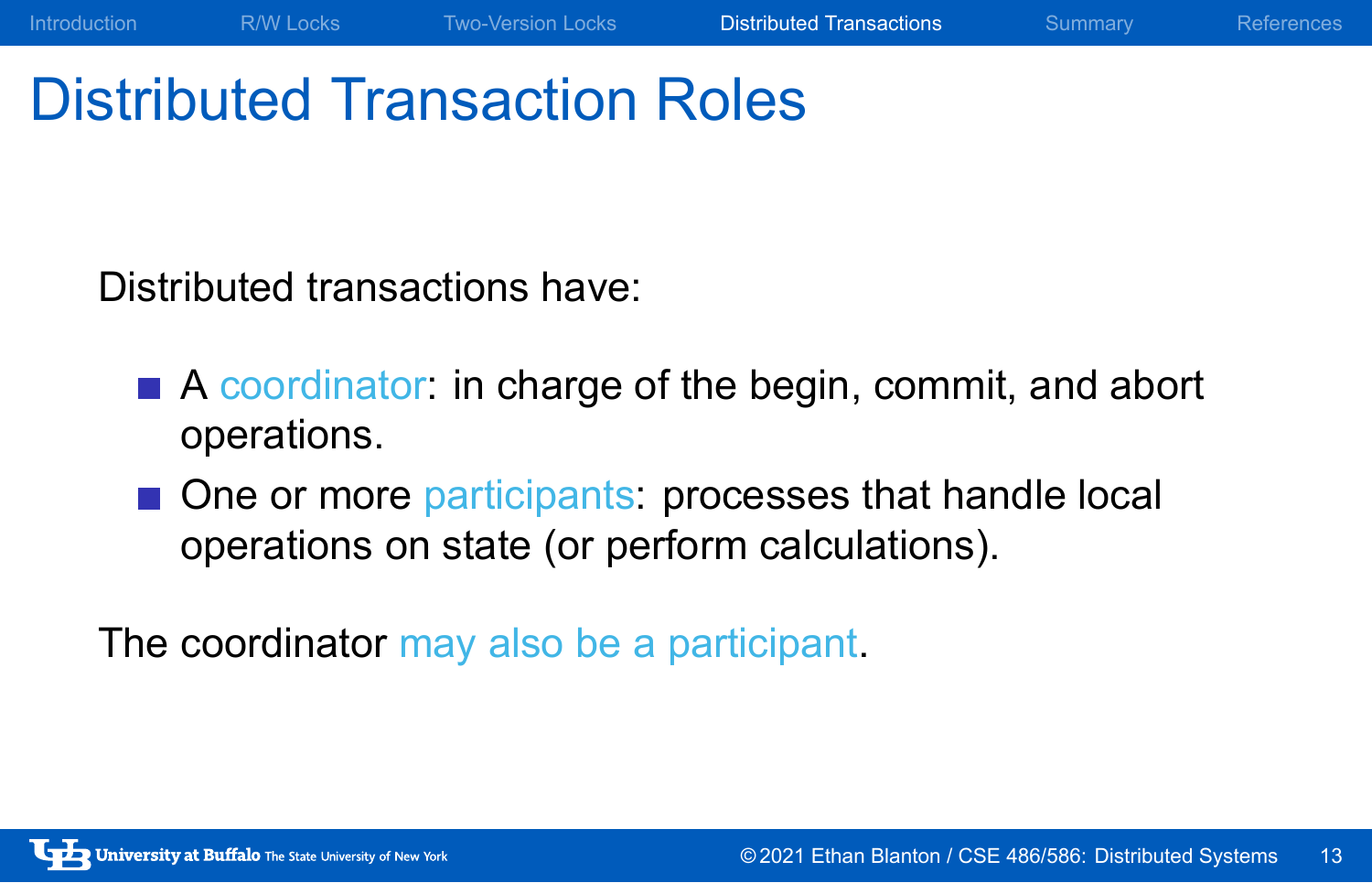## Commit Atomicity

Even distributed commit must be atomic!

When the transaction is complete:

- The coordinator schedules a commit
- **All participants must commit, or**
- The commit fails and the coordinator must abort, so
- All participants must abort

When all processes must make a decision, what do we have?

Introduction R/W Locks Two-Version Locks Distributed Transactions Summary References

#### Consensus!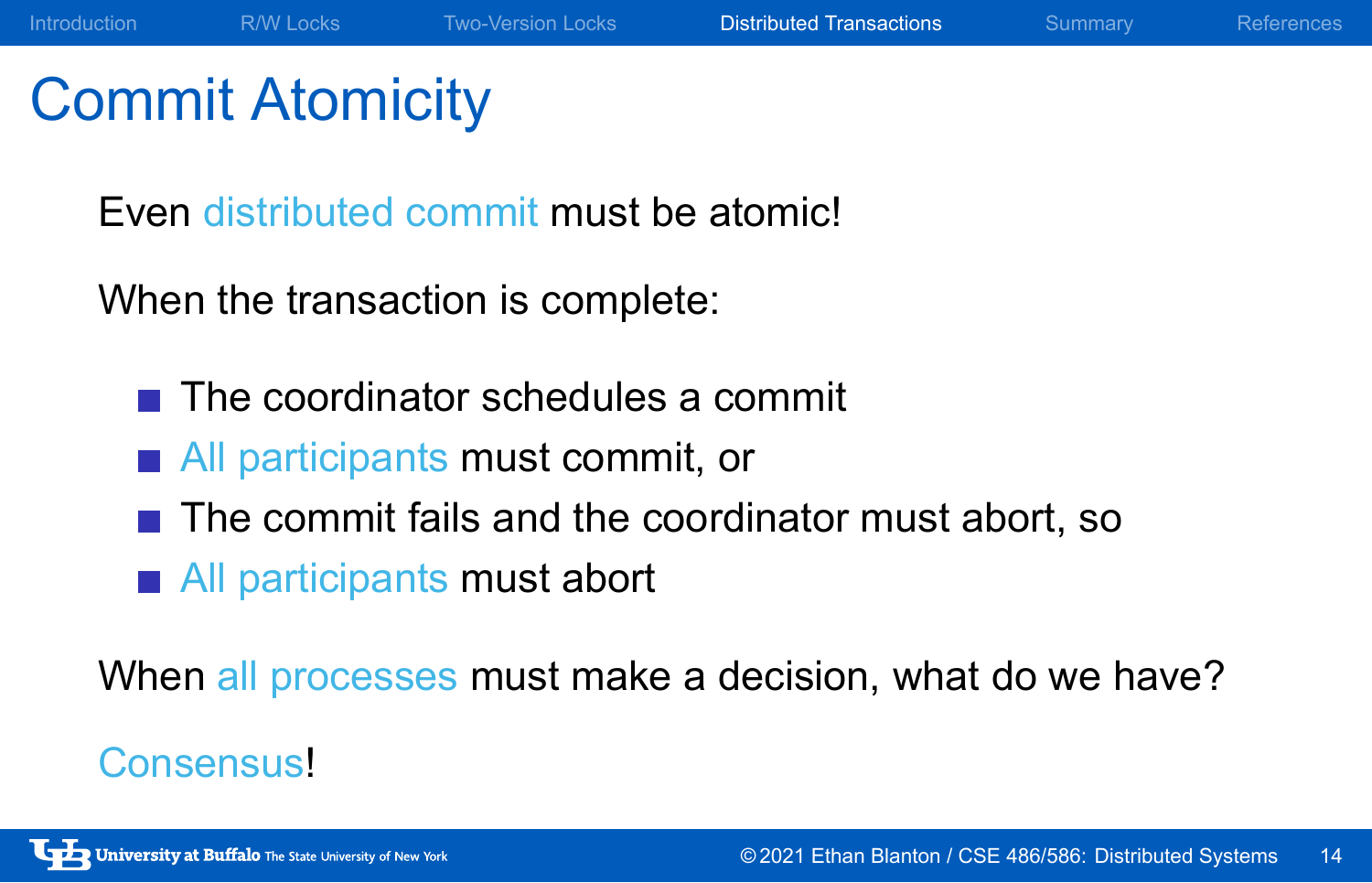### One-Phase Commit

Assume that the system is asynchronous, not byzantine, and that we have a crash-recovery model.

Our safety property is atomic commit/abort.

In a one-phase commit protocol, the coordinator simply notifies all processes to commit or abort.

Does that work?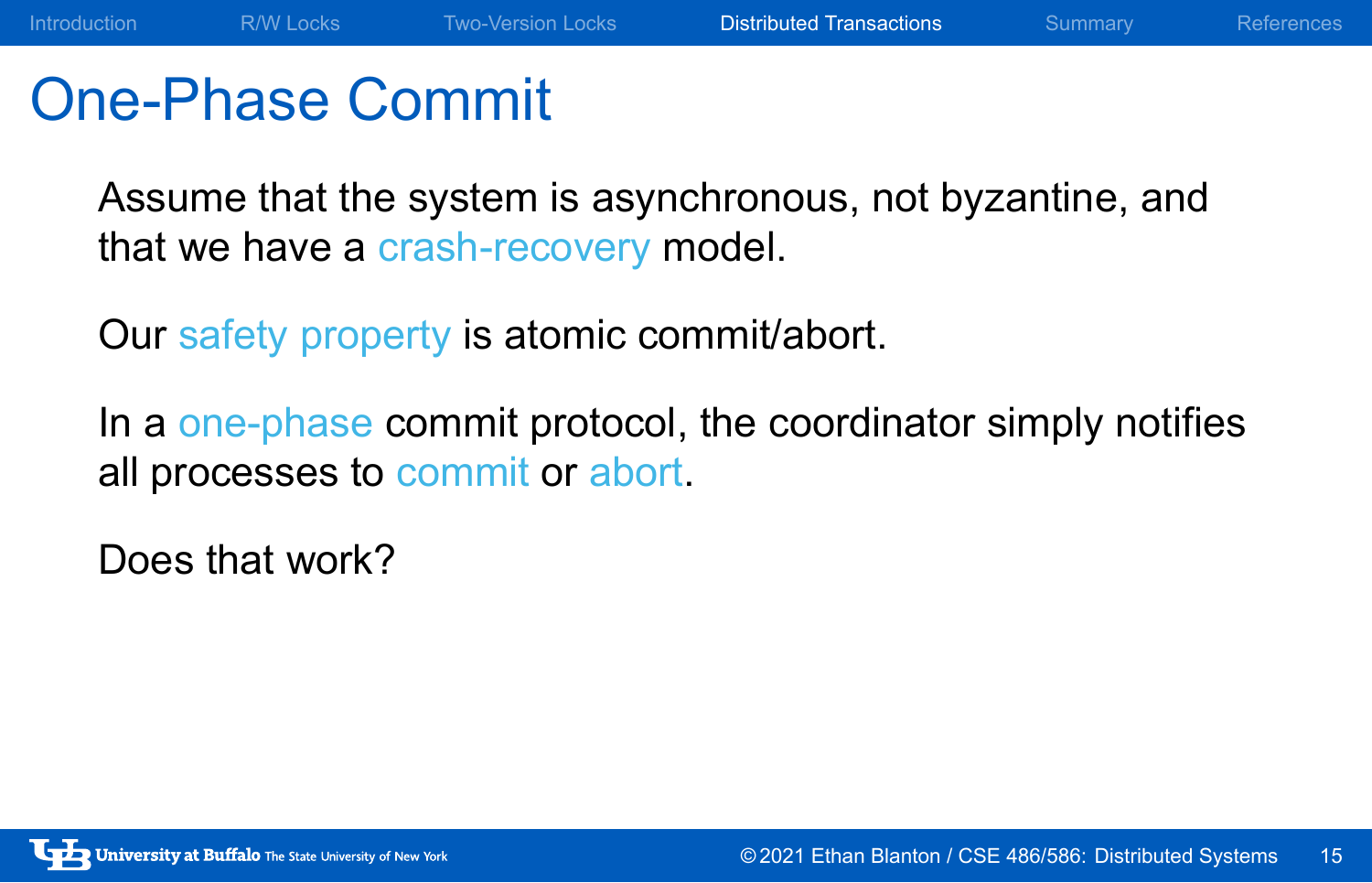### One-Phase Commit

Assume that the system is asynchronous, not byzantine, and that we have a crash-recovery model.

Our safety property is atomic commit/abort.

In a one-phase commit protocol, the coordinator simply notifies all processes to commit or abort.

Does that work?

- What if a participant cannot abort the transaction (*e.g.*, due to deadlock).
- What if a participant crashes after the commit decision?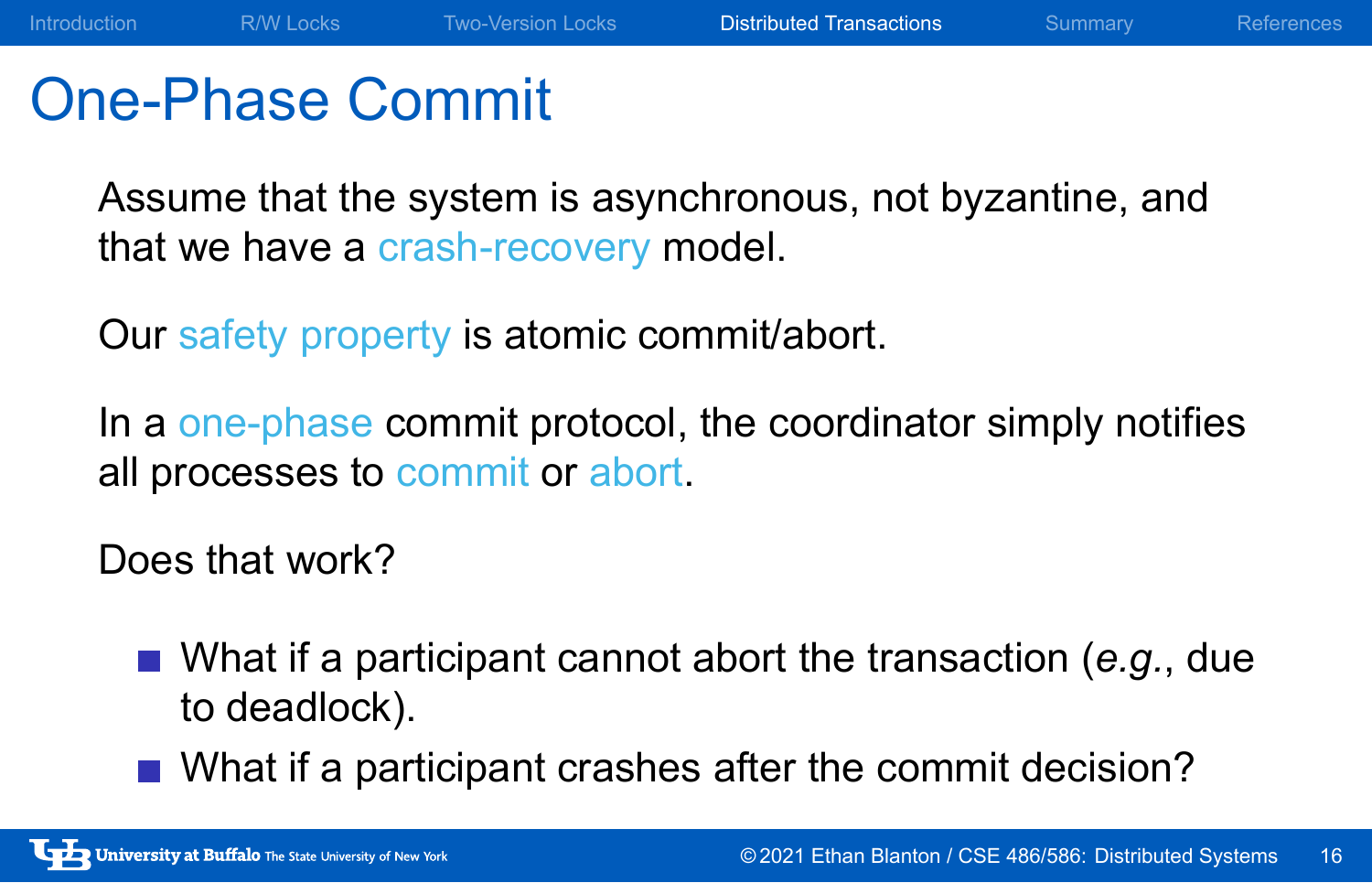# Two-Phase Commit

Two-phase commit [2] fixes this with (surprise) two phases:

Introduction R/W Locks Two-Version Locks Distributed Transactions Summary References

First Phase:

- The coordinator collects a votes for commit or abort.
- Each participant stores the transaction state in permanent storage before voting.

Second Phase:

- $\blacksquare$  If any participant has crashed or votes to abort, the coordinator instructs all participants to abort.
- $\blacksquare$  If all participants vote to commit, the coordinator instructs all participants to commit.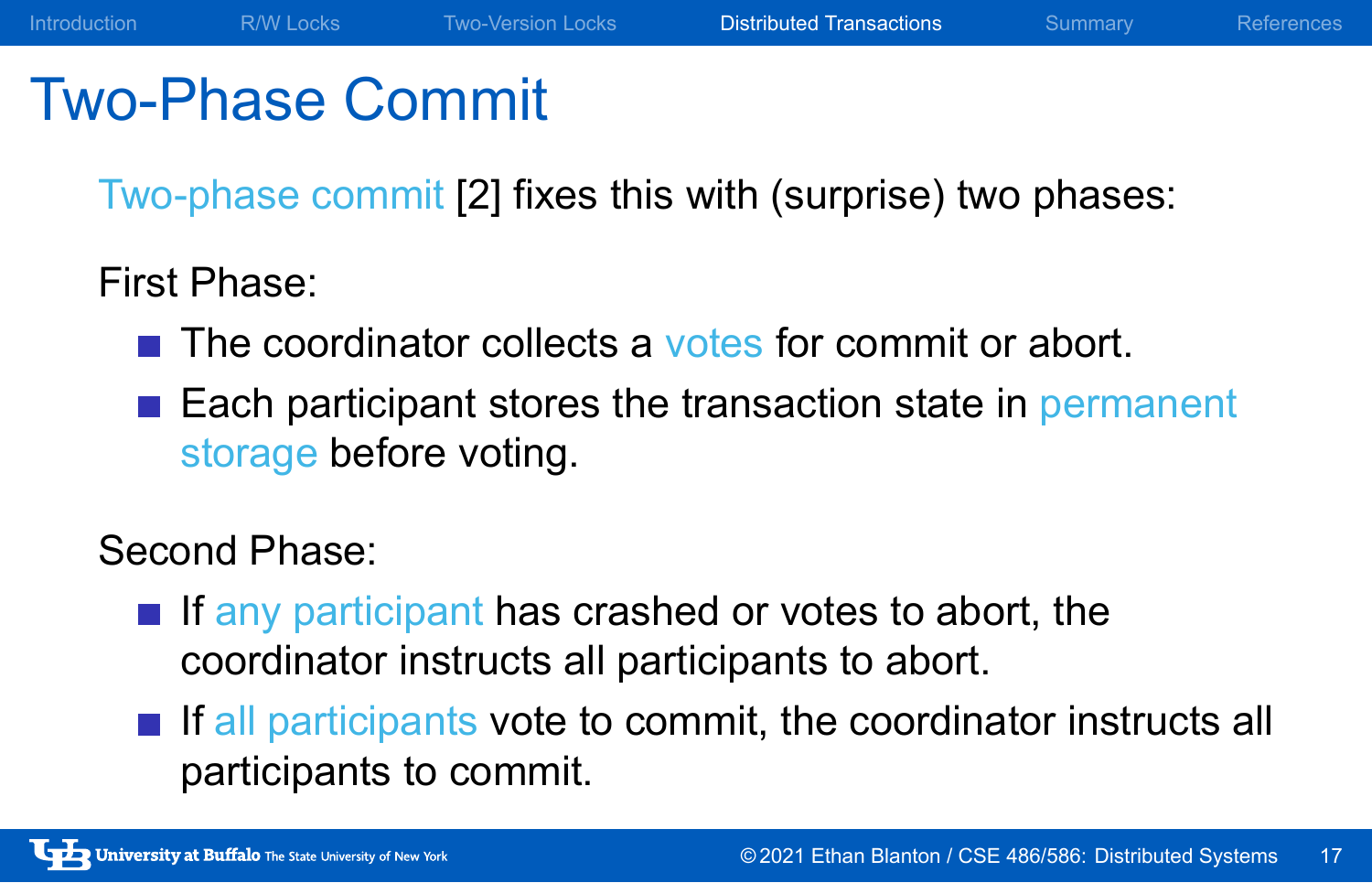### Failure Handling I

Failures can occur at four places:

- A participant may crash at any time
- Communication may be lost requesting a vote
- Communication may be lost sending a vote
- Communication may be lost declaring commitment

Introduction R/W Locks Two-Version Locks Distributed Transactions Summary References

#### If a participant crashes:

- $\blacksquare$  Before voting: the transaction aborts
- After voting: the transaction is in permanent storage

Coordinator crashes are somewhat more complicated.

They can be handled!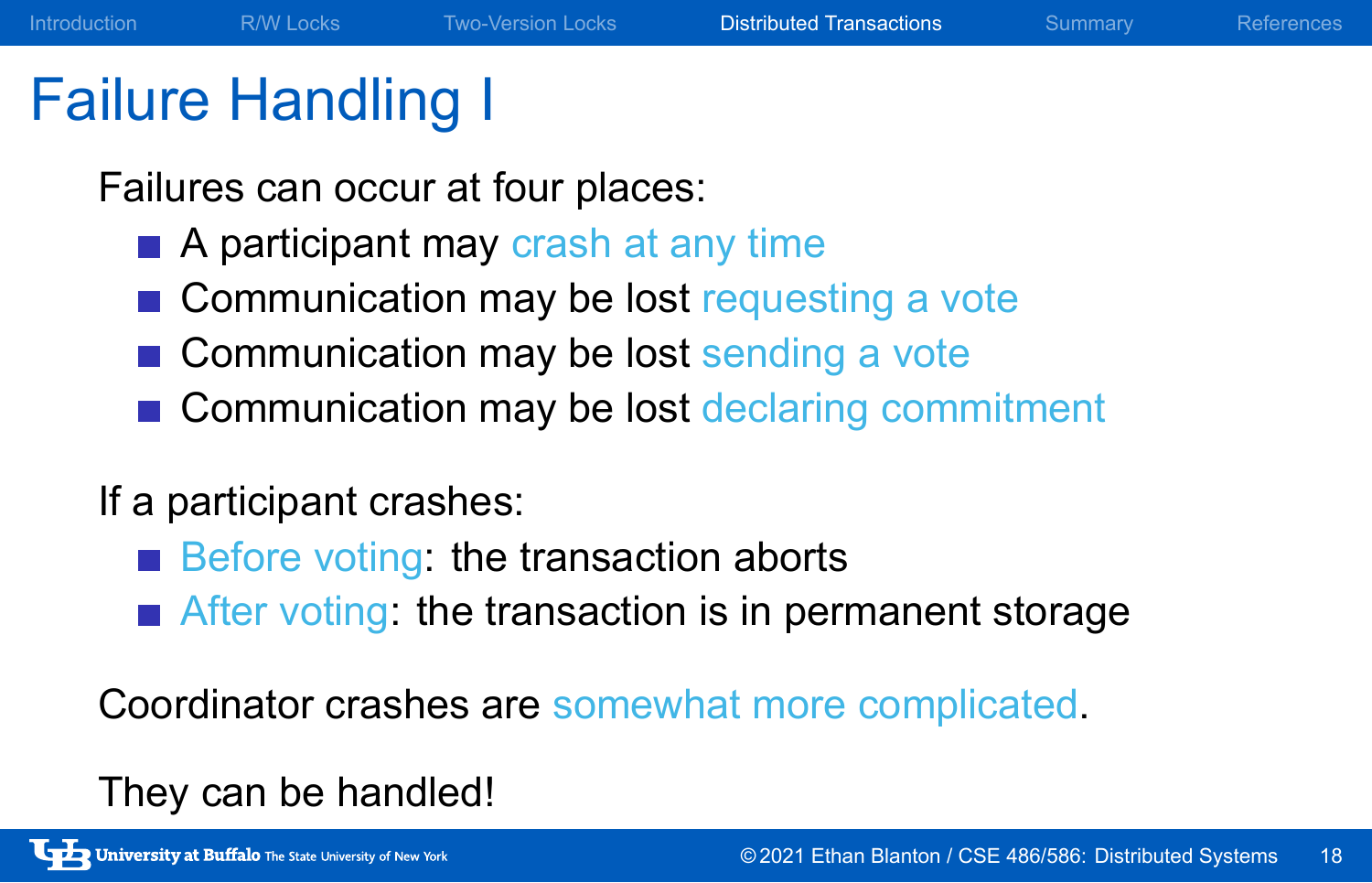## Failure Handling II

Lost messages:

Vote requests: the coordinator will time out and abort

Introduction R/W Locks Two-Version Locks Distributed Transactions Summary References

- Votes: the coordinator will time out and abort
- Commit confirmation:
	- **Participants that voted no can abort.**
	- Participants that voted yes must not abort until a resolution is received!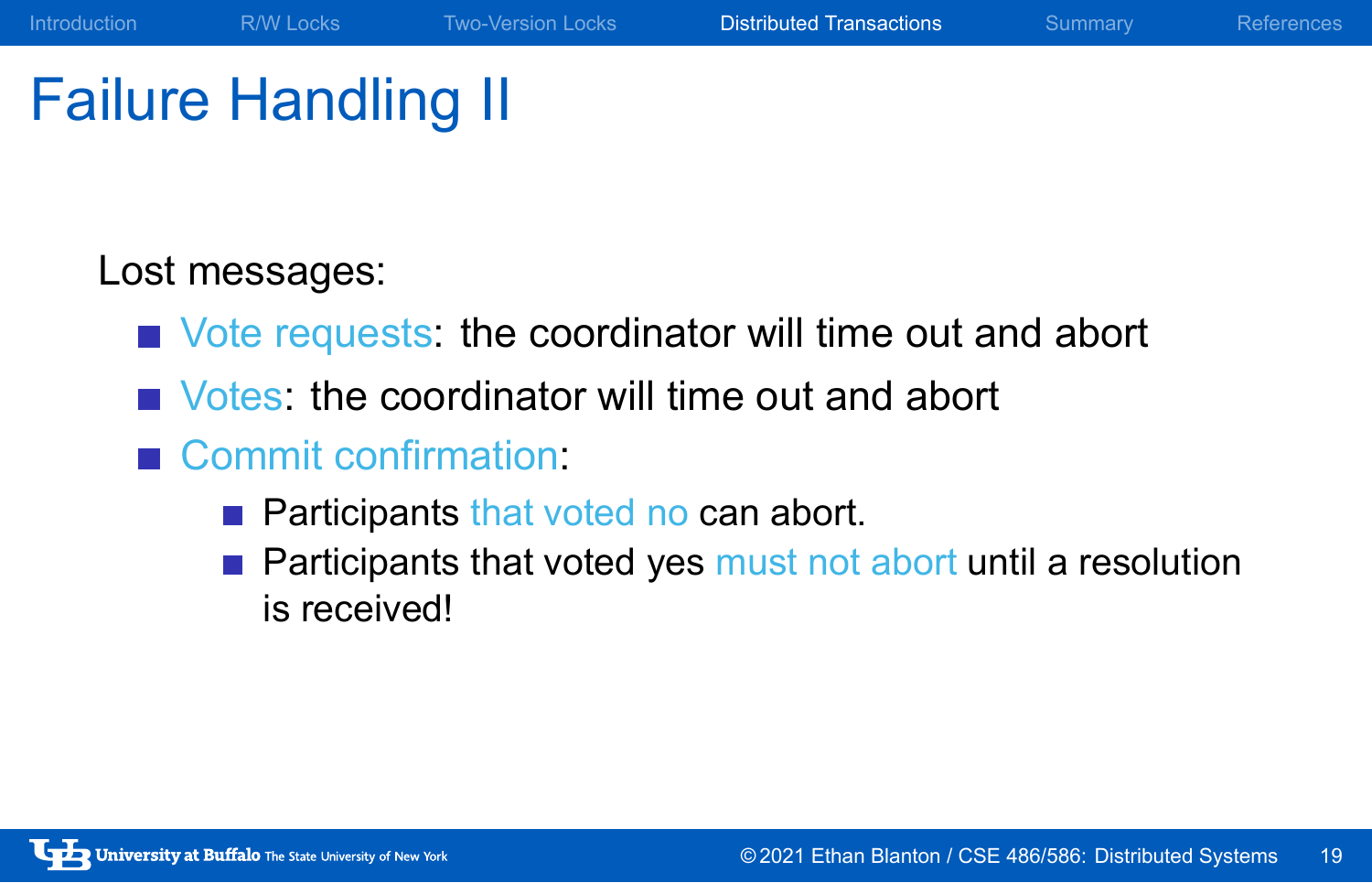# Problems with Two-Phase Commit

Introduction R/W Locks Two-Version Locks Distributed Transactions Summary References

FLP dictates indefinite blocking.

The coordinator is a single point of failure. (Is that fixable? Why or why not?)

Scalability is poor for many parties.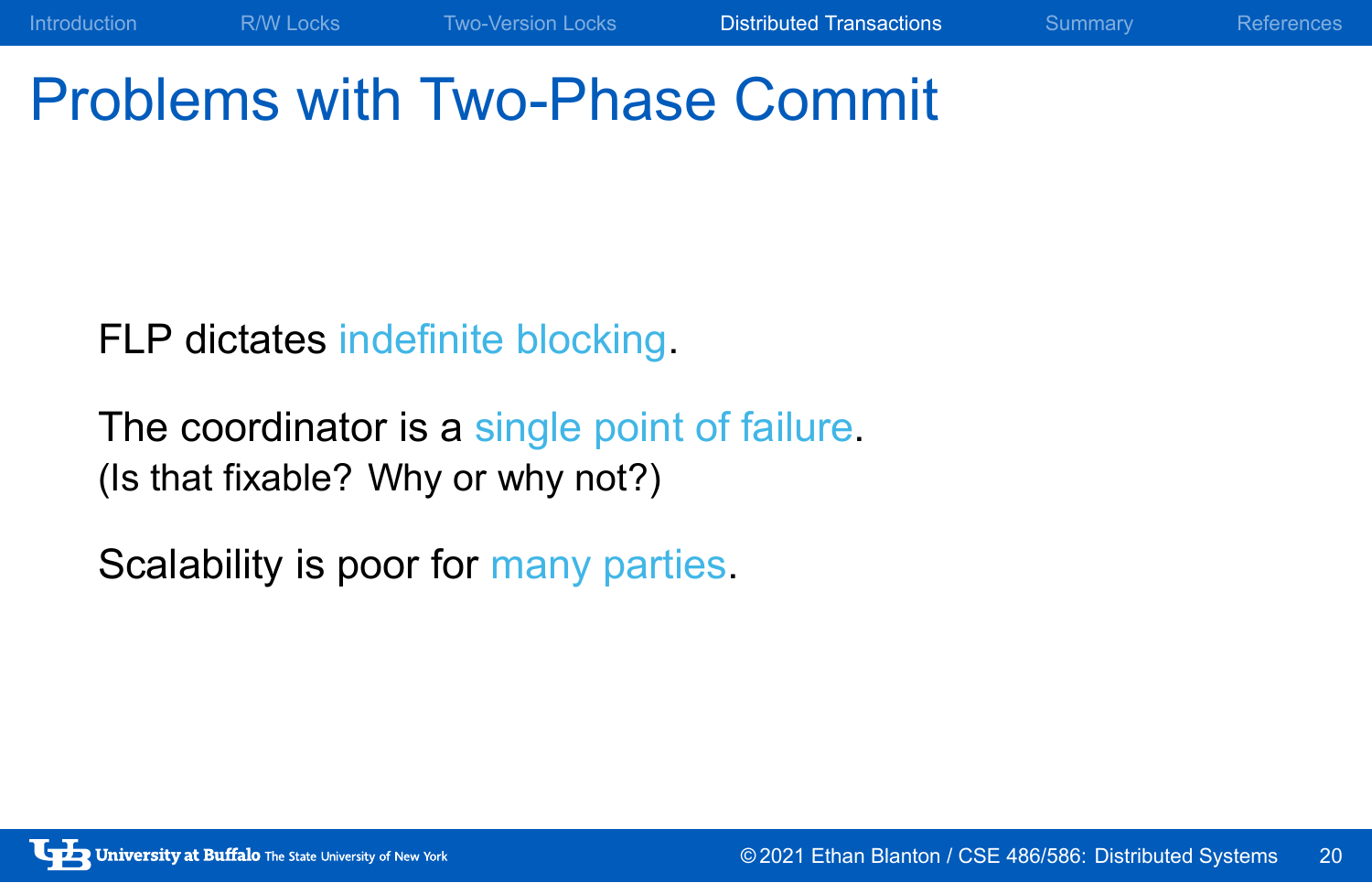# **Summary**

- Non-exclusive locking can increase concurrency
	- Deadlock and aborts can be triggered!
- Read/Write locks allow multiple readers in parallel
- Two-version locks allow multiple readers and one writer

Introduction R/W Locks Two-Version Locks Distributed Transactions Summary References

- Deadlock detection and abort-and-retry can be effective
- Distributed transactions require multi-process atomic commits
- Two-phase commit solves races in a simple commit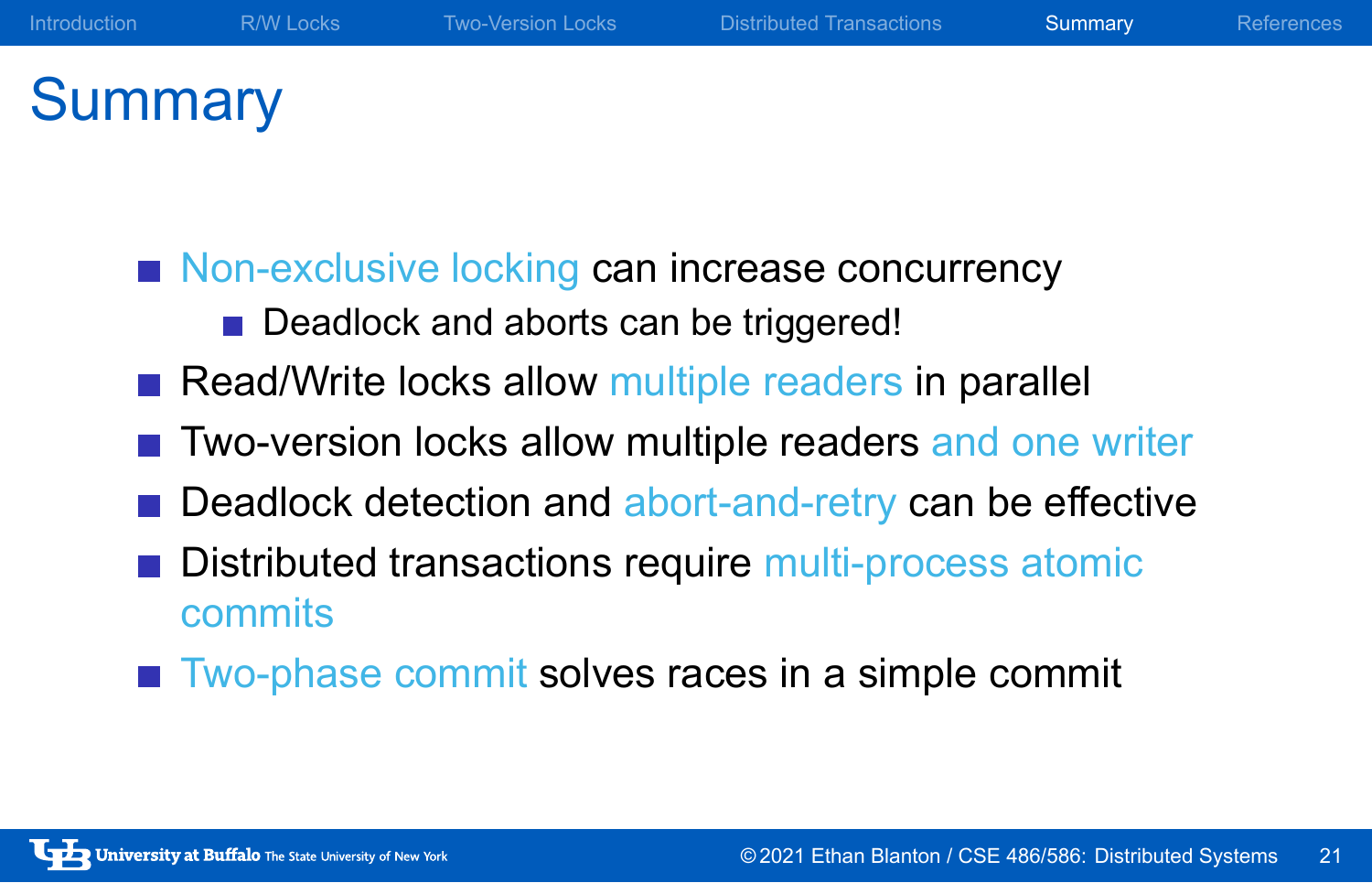## References I

### **Required Readings**

[2] C. Mohan and Bruce G. Lindsay. "Efficient Commit Protocols for the Tree of Processes Model of Distributed Transactions". In: *Proceedings of the ACM Symposium on Principles of Distributed Computing*. ACM, Aug. 1983, pp. 76–88. DOI: 10.1145/800221.806711. URL: http://citeseerx.ist.psu.edu/ viewdoc/download?doi=10.1.1.63.7048&rep=rep1&type=pdf.

Introduction R/W Locks Two-Version Locks Distributed Transactions Summary References

### **Optional Readings**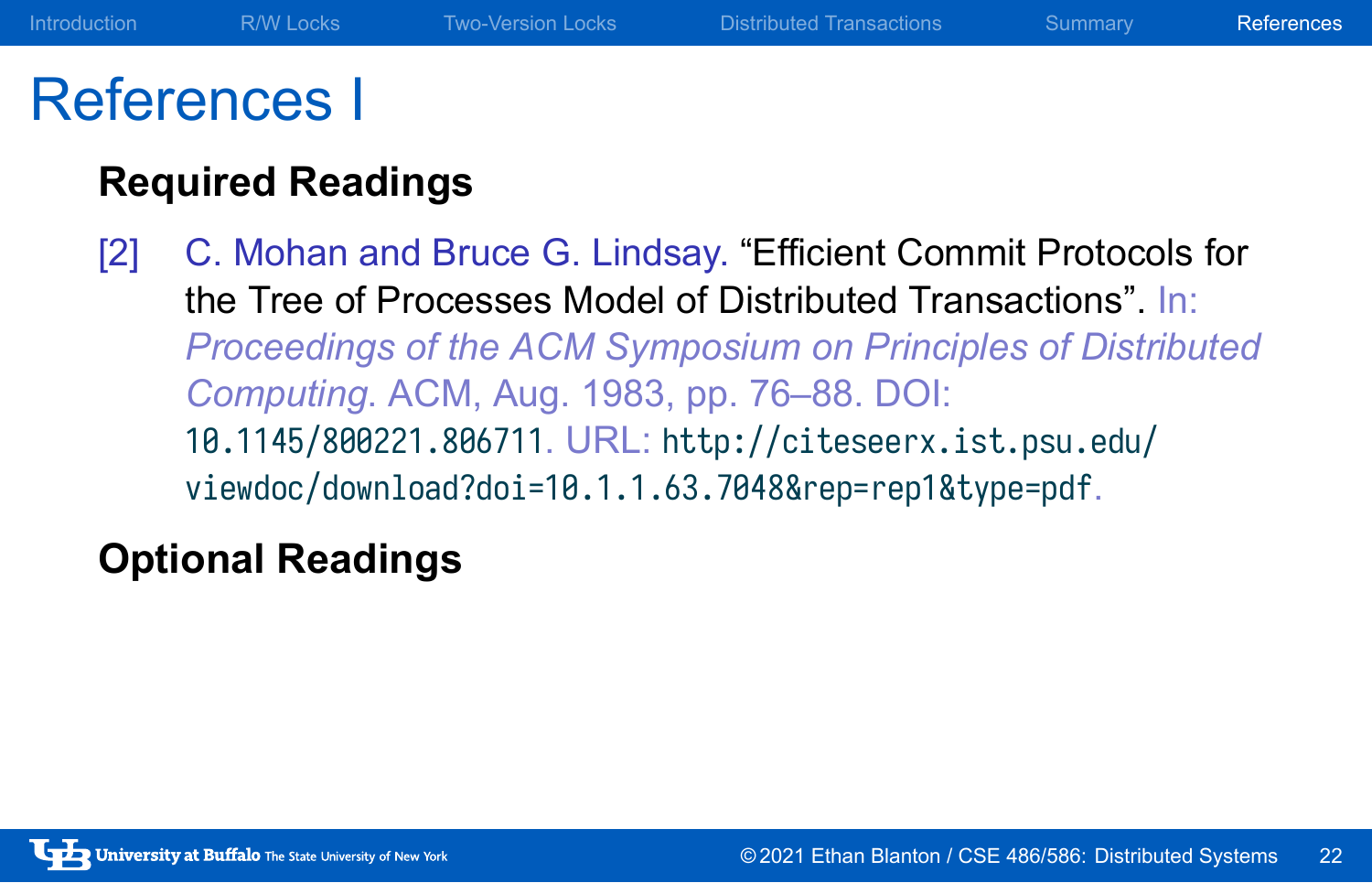### References II

[1] Pierre-Jacques Courtois, Frans Heymans, and David Lorge Parnas. "Concurrent Control with "Readers" and "Writers"". In: *Communications of the ACM* 14.10 (Oct. 1971). Ed. by Brian Randell. DOI: 10.1145/362759.362813. URL: https://search.lib.buffalo.edu/permalink/01SUNY\_BUF/12pkqkt/ cdi\_crossref\_primary\_10\_1145\_362759\_362813.

Introduction R/W Locks Two-Version Locks Distributed Transactions Summary References